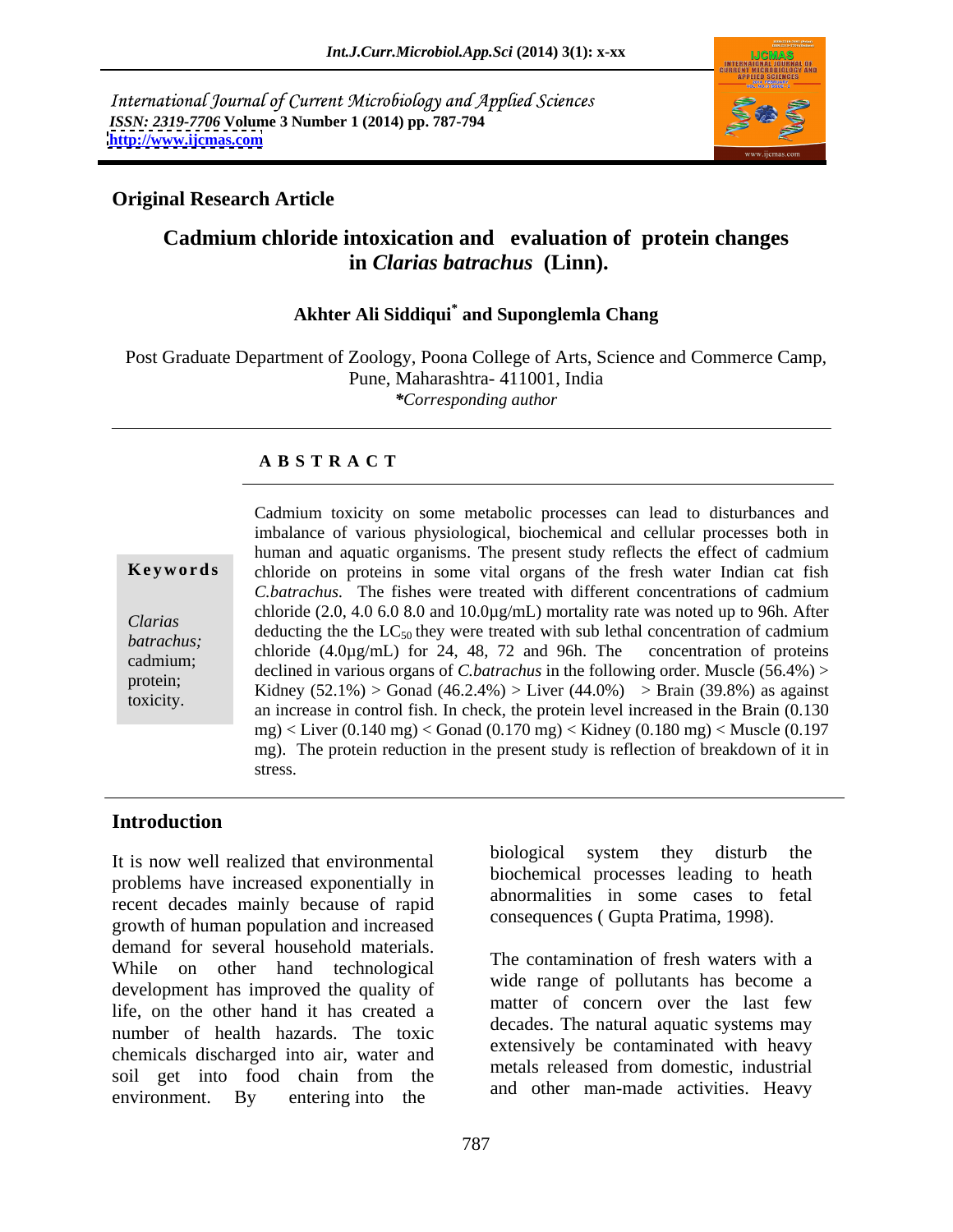metal contamination may have devastating recipient environment and a diversity of chain and are responsible for adverse effects and death in the aquatic systems. The molecular weight protein called

Cadmium is one of the non essential heavy toxicity to aquatic ectothermal animals metals, known for its non-corrosive nature.  $\qquad$  depends on complex biochemical It is reported to be associated with the effluents of battery, electroplating, metal finishing, mining, metallurgy, paints, dyes, pollution of soil and aquatic systems. The been found that cadmium could change workers in various aquatic systems (Bryan been listed in the "Black List" of European biodegradable element with no known biological function and is reported to be a major contaminant of aquatic ecosystem The concentration of cadmium in an ecosystem through diverse sources of the major components of the phosphate<br>fertilizers, where it produces deleterious effects on aquatic flora and fauna by affecting various physiological, biochemical and cellular processes (Gill et

effects on the ecological balance of the research globally because of its toxicity in aquatic organisms. Among animal species, notorious of heavy metal pollutants. After fishes are the inhabitants that cannot absorption into the gastro-intestinal tract it escape from the detrimental effects of is transferred to the liver and kidney and these pollutants. Fishes are widely used to finally excreted via urine. It becomes toxic evaluate the health of aquatic ecosystems when it is not metabolized by the body and because pollutants build up in the food accumulates in soft tissues, liver, kidneys Cadmium has become the focus of intense diversity. It is next to mercury as the most and mostly bound to an inducible low molecular weight protein called metalloprotein (Nodberg, 2000). Cadmium depends on complex biochemical interaction and a balance between rates of absorption, detoxification and excretion.

cement and phosphate fertilizer industrie. It is known that physiological and Cadmium occurs naturally in the biochemical parameters in fish blood and environment, in insignificant amounts but tissues could change when exposed to its release in the recent past is steadily cadmium and these parameters are increasing due to human activities causing extremely sensitive to this element. It has occurrence of cadmium in considerably protein reserves in fish by affecting the toxic amount was reported by earlier activities of liver enzymes that have roles and Langston, 1992). Cadmium is a several biochemical parameters in fish ubiquitous, non essential heavy metal has blood and tissues could be used as an community (Mason, 1996). It is non indicate the health status of fish been found that cadmium could change in the protein metabolism. Thus, the indicator of heavy metal toxicity and also population.

causing adverse effects on aquatic aquatic environment exerts an extra stress organisms. It enters in the aquatic specially on fish; there must be several including both natural and anthropogenic exposed to heavy metals. On the other activities. It also enters into aquatic hand, because protein reserves in the liver bodies through sewage sludge and with the and other tissues of fish under stress are runoff from agricultural lands as it is one used as an emergency energy supply, fertilizers, where it produces deleterious tissues could indicate the health status of The concentration of cadmium in an other changes in the metabolism when changes in the protein levels in these fish population.

al., 1987). its high nutritive value and is commonlyThe *Clarias batrachus* is well known for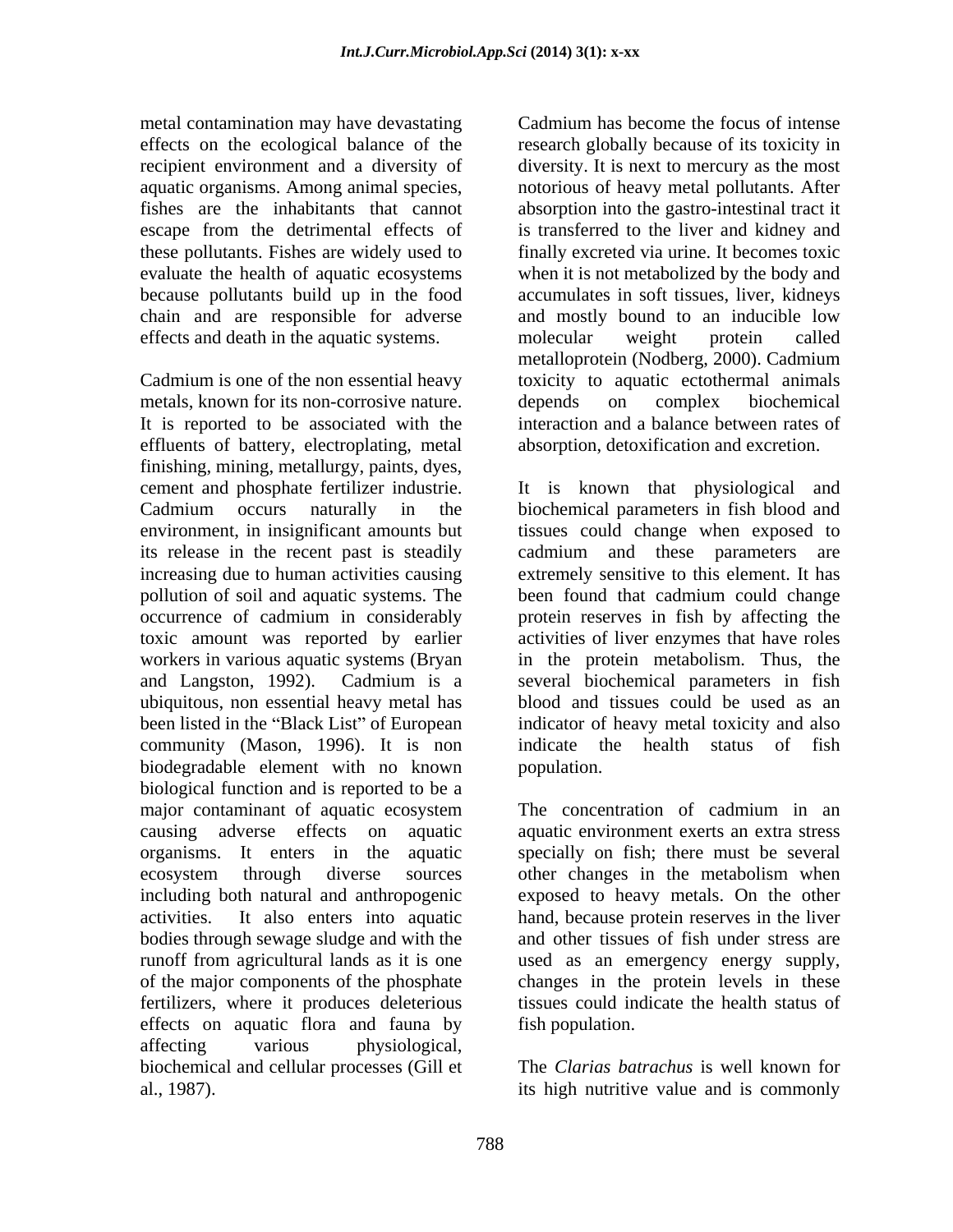cultured by the local farmers. Since the were treated with a sub lethal cadmium is known for instantaneous concentration of Cadmium (4.0 µg/mL) physiological disorders and alteration in for 24, 48, 72, and 96 hrs. The other group the pathways of protein metabolism in of fishes kept as controlled. Each group of tissues and organs. Therefore the fishes was maintained in plastic trough of biochemical parameters are the best 30 liters of capacity. The water was indicators of stress situations caused by changed at regular intervals along with cadmium as one of the heavy metals. Toxicity testing is an essential tool for experimental fishes were starved for 24 assessing the effect and fate of toxicant. hrs, prior to the estimation of total Thus, these studies were planned to estimate the toxicity and variations in the protein levels, in these tissues and organs proteins expressed in mg/100mg wet as a result of cadmium toxicity in the above experimental animal.

# **Materials and Methods**

The fresh water Indian cat fish *Clarias batrachus* were procured from the local between two group means. Significance of market Ganesh Peth, Pune, Maharashtra and were transferred to large plastic troughs. The fishes were daily fed on rice **Results and Discussion** bran and mustard oil cake with intervals of 12 hrs, acclimatized in dechlorinated tap water and exposed to cadmium. The physico-chemical parameters of water were estimated according to APHA (1989) and were as follows: Dissolved oxygen: 7.2 -7.4 ppm, pH 7.0 - 7.2, Temperature:  $29 \pm 2.$ <sup>0</sup>c, Salinity: 0.4 - 0.5 ppm, and total The Table 1 reveals that there was a hardness: 280 - 288 mg/L, and total hardness:  $280 - 288$  mg/L. proteins in various organs of the cat fish.

The acclimated fish of equal size  $(12 -$ 15 gm,  $6 - 8$  cm) were divided the proteins (mg/100mg) in various organs into six experimental groups of 20 each of controlled fish in the following order. and treated with different concentration of Cd  $(2.0, 4.0, 6.0, 8.0, 8.0, 10.0 \mu g/mL)$ . The test medium and dead fishes were removed immediately. The mortality rate was noted and the  $LC_{50}$  for 96 hrs calculated by Probit analysis (Finney, 1971). After finding the  $LC_{50}$  the fishes organs. These

were treated with a sub lethal waste feed and faces material. proteins. The estimation was carried out by Anthrone method. The concentration of weight of organs and in percentage.

## **Statistical analysis**

The two way analysis of variation (ANOVA) was used to test the differences between two group means. Significance of differences assessed at P< 0.05 level.

## **Results and Discussion**

The biochemical response of cadmium in fresh water Indian cat fish *Clarias batrachus* was studied by exposure to a sub lethal concentration 4µg/mL for 24, 48, 72 and 96 hrs.

**Toxicity bioassay** Gonad (46.2.4%) > Liver (44.0%) > The Table 1 reveals that there was a significant decline in the concentration of Muscle  $(56.4\%)$  > Kidney  $(52.1\%)$  > Brain (39.8%). The table 2 check showed that there has been a significant increase in the proteins (mg/100mg) in various organs of controlled fish in the following order. Brain  $(0.130 \text{ mg}) <$  Liver  $(0.140 \text{ mg}) <$ Gonad  $(0.170 \text{ mg}) <$  Kidney  $(0.180 \text{ mg}) <$ Muscle (0.197 mg).

> Heavy metal contamination exerts an extra stress on metabolically active tissues and metals can increase or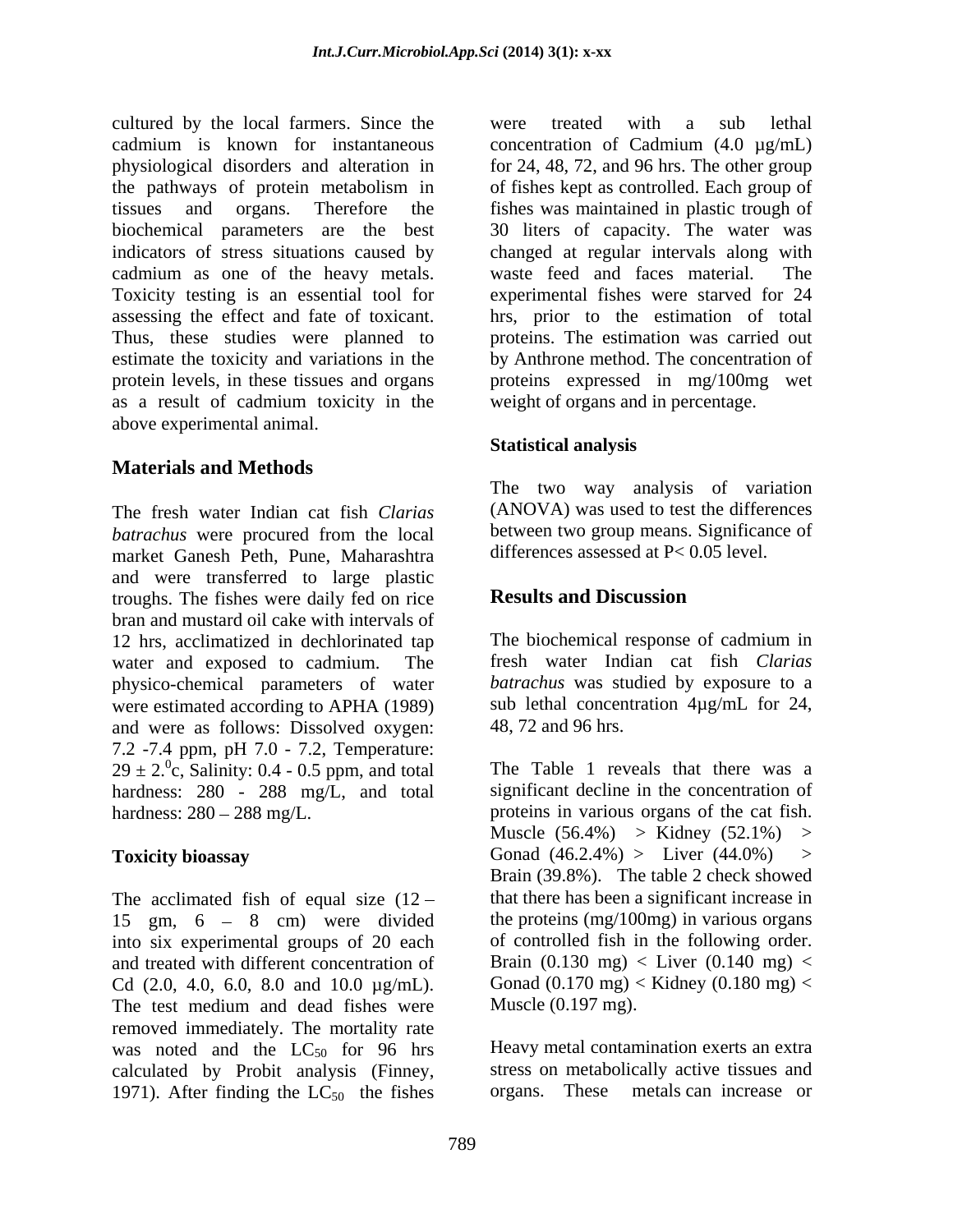of their exposure. Majority of fish undergo a period of natural depletion for a part of physiological events therefore the sensitive to heavy metal poisoning (Jacobs protein rich food for human beings (Anon, 1962). Harper et al., (1978) reported that, biological macromolecule and are increased-energy-demand. extremely versatile in their function and

decrease total protein depending on the interaction during protein metabolism, species of fish, concentration and duration amino acids, enzymes and coenzymes. their life cycle. Proteins are highly assessment of the protein content can be et al., 1977). Biochemical alteration in determine the physiological phases of the body of a fish gives an indication of organism. Proteins are mainly involved in pollution and help to understand the mode the architecture of the cell. During chronic of action and type of pollutant.The exposure of stress they are also source of analysis of biochemical components of energy (Umminger 1977). During stress fresh water fish in India has been done for condition, fish needed more energy to their nutritive values these fish serve as detoxify the toxicants and to overcome the proteins are among the most abundant source of energy is protein to meet the Proteins are involved in major physiological events therefore the considered as a diagnostic tool to stress. Since fish have a very little amount of carbohydrates, the next alternative increased energy demand.

**Table.1** Protein content in the various tissues of *Clarias batrachus* during exposed period 24 to 96 hrs to cadmium chloride toxicity.

| <b>Tissue</b> | Control            | 24 <sub>h</sub> | 48h. | 72 <sub>hr</sub>                                                       | 96hr             |
|---------------|--------------------|-----------------|------|------------------------------------------------------------------------|------------------|
| Liver         | $0.140 \pm 0.03$   |                 |      | $0.130\pm0.03$   $0.118\pm0.03$   $0.109\pm0.01$   $0.095\pm0.03$      |                  |
| Gonad         | −170±0.01.ر        |                 |      | $0.150\pm0.01$   $0.130\pm0.04$   $0.110\pm0.04$   $0.090\pm0.01$      |                  |
| Brain         | $0.130{\pm}0.08$   | $.110\pm0.01$   |      | $\vert 0.100 \pm 0.02 \vert 0.080 \pm 0.02 \vert 0.050 \pm 0.03 \vert$ |                  |
| Muscle        | $0.197 \pm 0.03$   |                 |      | $0.170\pm0.04$   $0.130\pm0.28$   $0.110\pm0.02$                       | $0.080 \pm 0.01$ |
| kidney        | $0.180 {\pm} 0.05$ |                 |      | $0.160\pm0.03$   $0.140\pm0.03$   $0.130\pm0.04$   $0.100\pm0.02$      |                  |

|  | $\sim$   Exposure   Control mean                                                                                                                                     | <b>Treated</b> |        | $\begin{array}{c c c} \text{Paired t} & \text{P values} & \text{Decre} \\ \text{test values} & \text{P values} & \text{ase } \% \end{array}$ |
|--|----------------------------------------------------------------------------------------------------------------------------------------------------------------------|----------------|--------|----------------------------------------------------------------------------------------------------------------------------------------------|
|  |                                                                                                                                                                      |                |        |                                                                                                                                              |
|  | Liver   0-96 hr   $0.130 \pm 0.03$   $0.119 \pm 0.010$   $5.090$   <0.05                                                                                             |                |        | 44.5                                                                                                                                         |
|  | Gonad $\begin{array}{ l} \n\end{array}$ 0-96 hr $\begin{array}{ l} \n0.120 \pm 0.01 \n\end{array}$ 0.095 $\pm$ 0.020 $\begin{array}{ l} \n5.182 \n\end{array}$ <0.05 |                |        | 146.2                                                                                                                                        |
|  | Brain $0.96 \text{ hr}$ $0.160 \pm 0.04$ $0.115 \pm 0.028$ $6.512$ $< 0.05$                                                                                          |                |        | 39.8                                                                                                                                         |
|  | Muscle $\begin{array}{ l}$ 0-96 hr $\begin{array}{ l}$ 0.167±0.03 $\end{array}$ 0.140±0.088                                                                          |                | < 0.05 | $\frac{56.4}{ }$                                                                                                                             |
|  | Kidney   0-96 hr   0.170 $\pm$ 0.05   0.137 $\pm$ 0.030   7.515   <0.05   52.1                                                                                       |                |        |                                                                                                                                              |

Values expressed as mg protein/100 mg wet weight of tissues.

Each value is a mean of  $\pm$  standard deviation of six individual observations.

Experimental values are statistically different from control with statistical

• Significance at  $P<0.05$ . (Non significant).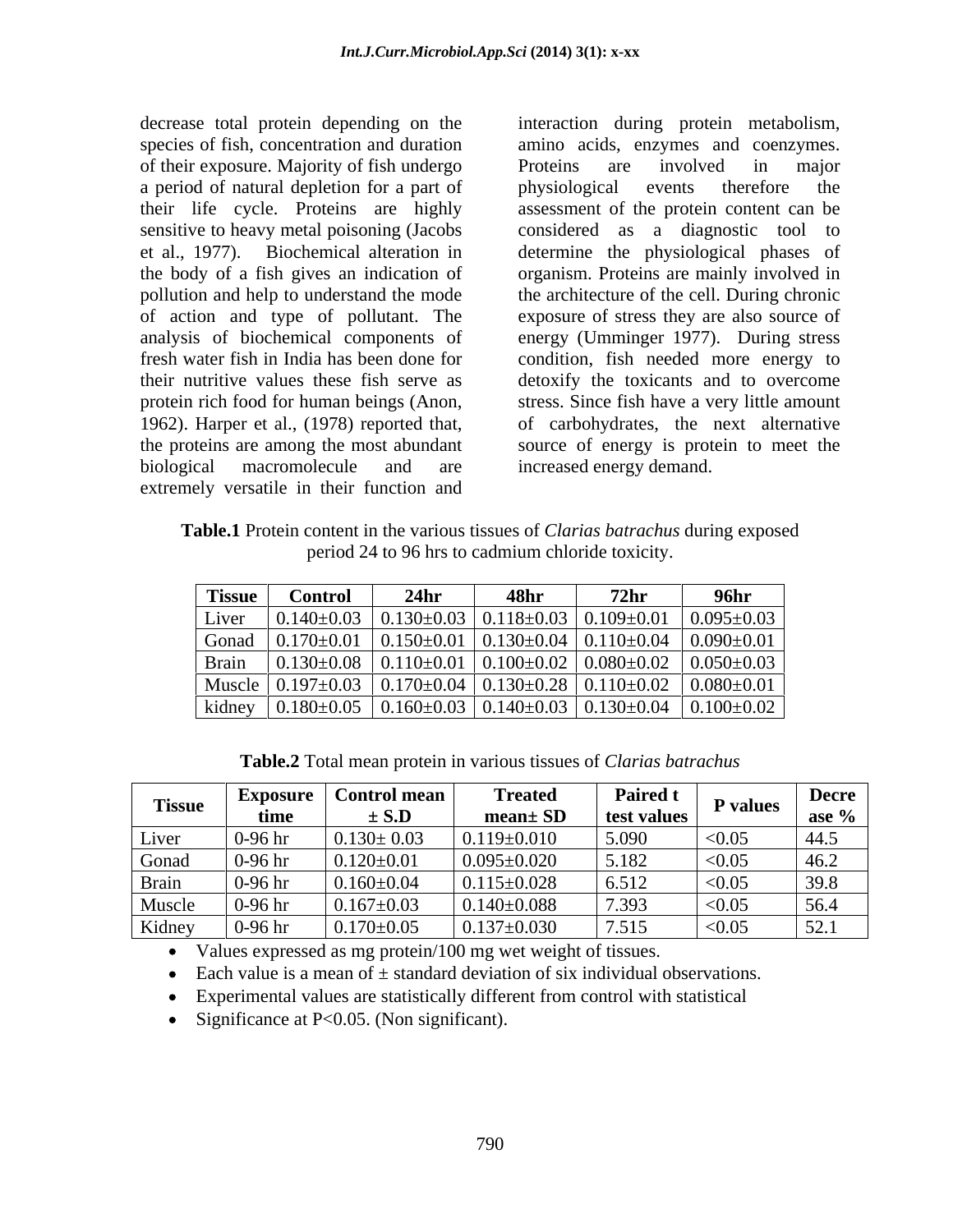### **Figure.1**



**Changes in protein content in Clarias batrachus at sub lethal concentration of cadmium at different time period.** 

### **Figure.2**

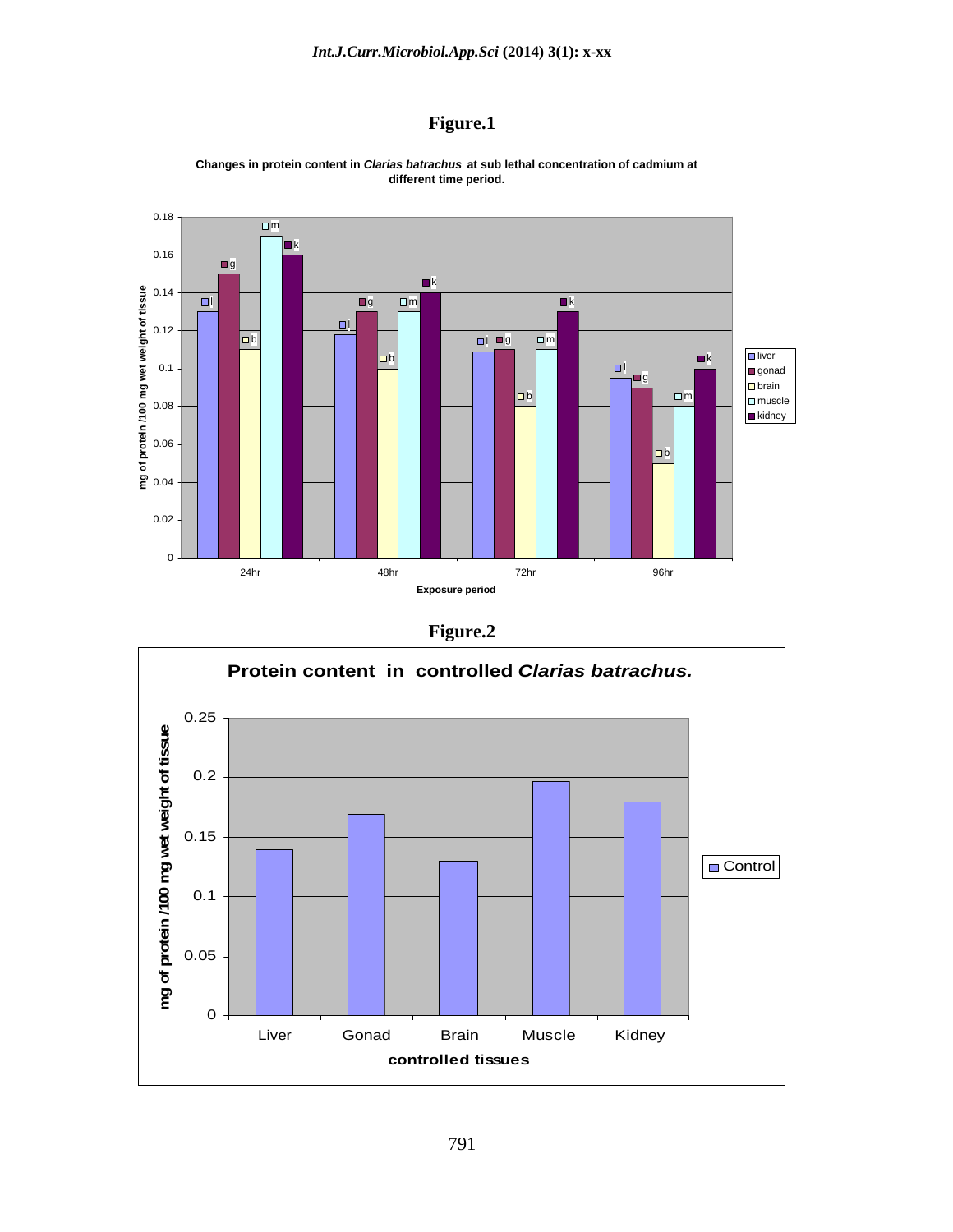Liver is an important organ performing The results are in congruence with the vital functions including previous reports on the cadmium induced biotransformation, migration of lipids, decrease of protein in the liver tissues of proteins, glycogen storage, and release of *Cyprinus carpio* (Bedii and kenan, 2005; glucose into the blood. Moreover liver James etal.,1992). Rajyashree (1996) contain many enzymes and proteins. observed decline in protein level in the Heavy metal chelating may disrupt the liver of *Labeo rohita* during carbamide liver tissue by disintegrating the functional exposure. Reddy et al., (1991) reported and structural properties of the cells. decreased level of protein in the liver of Liver being an organ for inter conversion fenvalerate exposed fish Ciprinus carpio. and storage of food stuff and a centre of all Das et al., (2003) studied the effect of oxidative and detoxification mechanisms cypermethrin and found decrease in show maximum alteration in its tissue protein in the liver of *Labeo rohita* . composition. Liver plays an important Yeragi et al., (2003) also found decrease in role because all substances absorbed by liver of *B dussumieri .* Protein depletion the gastrointestinal tract pass through it in liver of *Anabas testudineus* under the before entering in to the general stressof nickel chloride observed by Jha circulation. Some toxicant causes direct (1989). Similar results were reported by injury to the liver other converts the chemicals into toxic substances through *punctatus* exposed to sub lethal zinc metabolic conversion. Heavy metal concentration (2.4mg/l). Liver size, liver toxicity induce changes in the liver of fish content and body mass gain were also can be recorded as index of identification reported significantly reduced in the adult of heavy metal stress in fish (Couch, fish *Onchorhynchus mykiss* exposed to 1975). It is also act as sensitive index of toxicant and consistently renews its own intrinsic protein which has a very high The declined of protein in the tissues of turnover rate. A great amount of protein is kidney in the experimental fish could be synthesized by the liver which is needed due to energy demand required for the ostensibly repair of damaged tissues removal of cadmium and nitrogenous regeneration. Furthermore a compensatory waste products. Similarly, the protein level production of enzyme, lost as a result of tissue neurosis or to meet the increased demand to detoxify the heavy metal intoxication (Margaret et al., 1990). proteins is needed Vallee and Wacker (1970). toxic effect of cadmium on gonadotropic Ever is an inoperator ogen performing. The results are in compute with the carbitrary in the sected of proteins the inter two<br>stationary in the results are in congruence of profession and the results are inter-ties<br>profess

for damage tissue regeneration and

fenvalerate exposed fish *Ciprinuscarpio* . Das et al., (2003) studied the effect of Malik et al (1998) in Murrel, *Chenna*  cadmium chloride.

The decrease in protein content in the liver synthesis. The depletion might influence and muscle of the experimental fish, ovarian growth and ripening by adversely *Clarias batrachus* could be due to affecting uptake of triglycerides (Singh diversification of energy for and singh, 1990). Like observation from detoxification, excess burden of unwanted the present studies, a reduction of gonadial and toxic substances. It may be channelled protein are in agreement with the findings rectification of abnormal behavior Reddy et al., (1991), Borah and Yadav in brain declined to meet anaerobic stress has been reported in mercury intoxication (Margaret et al.,1990). Protein depletion in gonad may be due to toxic effect of cadmium on gonadotropic secretion that impaired liver vitellogen of Couch (1975), Khaild et al., (1986), (1995) and Das et al., (2003).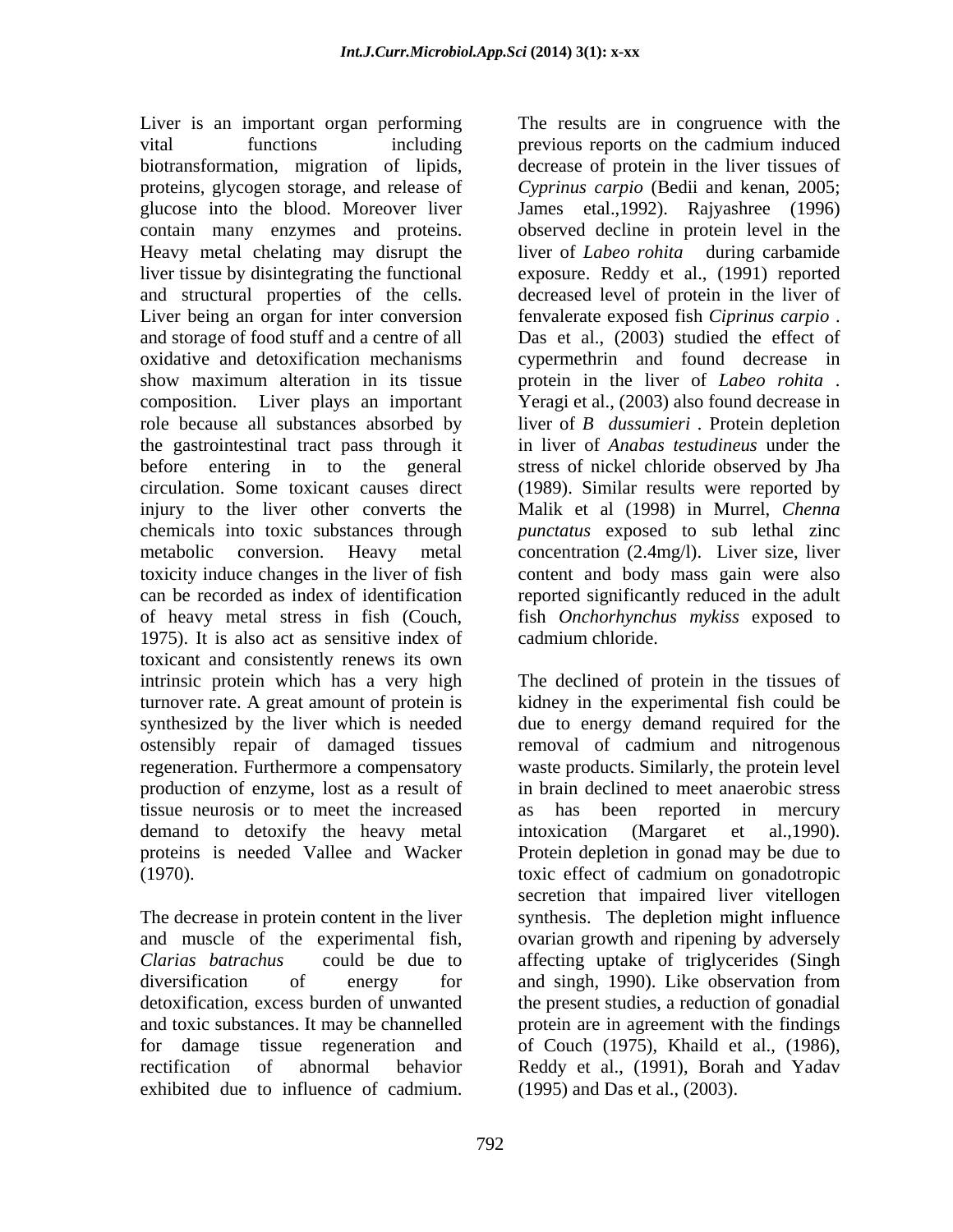- APHA, 1989. Standard method for the exposed to sub lethal concentration of examination of water and waste water Cadmium in fish.. Ecotoxicol. examination of water and waste water. 18<sup>th</sup> Ed. APHA Washington DC. PP Environ. Saf., 15(2): 153-161.
- Anon, 1962. The wealth of India Raw and thyroid function with special<br>Material of vol. IV supplement fish reference to 5- monodeiodinase and fisheries council of scientific and
- Bedii, CiCi. K and Kenan.Engin 2005. P.A. 1978. A review of physiological<br>The effect of Cadmium on levels of the chemistry, Long Medical glucose in serum and glycogen *Publications, California*. reserves in the liver and muscle tissue

- Borah, S., and Yadav, R.N.S. 1995. Alteration in the protein, free amino acid, nucleic acids and carbohydrate contents of muscle and gill in rogor and  $\frac{1992}{2}$ exposed fresh water fish *H. fossilis*. <sup>1992:</sup><br>Poll. Res. 14(1): 99 – 103. Toxic effects of copper and mercury on
- Bryan, G.W., and Langston, W.J 1992. food intake growth and proximate<br>Rioavailibility accumulation and chemical composition in effects of Heavy metals in sediments with special reference to United Evironmental. Pollution.76 (2); 89- **References**<br> **References Examples Examples Examples Examples Examples Examples Examples Examples Examples Examples Examples Examples Examples Examples Examples Examples Examples Examp**
- Couch, J. A. 1975. Histopathological effect of pesticides and related chemical on the liver fishes in: *The pathology of fishes Eds. W.E. Revein*
- Das, B. K., Mukherjee, S.C. 2003. w/w) on liver and kidney of freshwater<br>Toxicity of cypermethrin in *Labeo* cyprinid fishes. Barbus ticto and Toxicity of cypermethrin in *Labeo rohita* fingerlings, biochemical, and enzymatic and hematological Coast. Ecosystem. 93 -100. *Physiol C. Toxicol Pharmacol.* Jan
- Cambridge University Press, London.
- 

**References Exercíal Bronchial** pathogenesis in a fresh water *Puntius conchonius* , chronically exposed to sub lethal concentration of Cadmium in fish,. Ecotoxicol. Environ. Saf., 15(2) : 153-161.

- 552. Gupta pratima, 1998. Cadmium toxicity Material of vol. IV supplement fish reference to 5- monodeiodinase industrial research New Delhi, PP and thyroid function with special reference to 5- monodeiodinase enzyme activity a comparative study in birds and mammals. Ph.D thesis.
- 132. Harper, H.A., Rodwell. V.W. and Mayers, The effect of Cadmium on levels of chemistry, Long Medical P.A. 1978. A review of physiological chemistry, *Long Medical Publications, California.*
- of *Cyprinus Carpio.* J.B.,1977. Ultra structural changes in Turk.J.Vet.Anim.Sci. 29, 113-117. the nervous system of rabbits poisoned<br>Borah. S., and Yadav. R.N.S. 1995. with methyl mercury. Toxicol. Jacobs, J.M., Carmicheal, N., Cavanagh, the nervous system of rabbits poisoned with methyl mercury. Toxicol. Appl.Pharmocol. 39, 259 – 261.
	- James, R., Sampath, K., Shivakumar, V. and Babu,S. and Shanmuganandan,P 1992:
	- Bioavailibility, accumulation and chemical composition in Toxic effects of copper and mercury on food intake growth and proximate chemical composition in *Heteropneustus fossilis*. J. Environ. Biol. 16(1): 231 -234.
	- Kingdom Esturies. A review . Jha, B.S., and Pandey.S 1989. Alteration 131. intestine, liver and gonads be lead Jha, B.S., and Pandey.S 1989. Alteration in the total carbohydrate level of nitrate in the fish, *Channa punctatus.* In the environmental risk assessment (Eds Y,N Sah, P,B.Deshmukh).
	- *and Migaki. The University .,* Wagh, S.B. 1986. Effect of sub lethal *Wisconsin press.* dose of sequin (R) ( Quinalphos 25% Khalid Shareef, Shakeela Shareef and dose of sequin (R) ( Quinalphos 25% w/w) on liver and kidney of freshwater cyprinid fishes,*Barbus ticto and Rasbora daniconius. Environ. Biol. Coast. Ecosystem.* 93 -100.
- consequences. *Comp. Biochem.* Malik, D.S., Sastry, K.V., and Hamilton. 134(1): 109 – 121. biochemical composition of muscle Finney, D.J. 1964. Probit Analysis, and liver in Murrel (Channa D.V. 1998. Effect of zinc toxicity on and liver in Murrel (*Channa punctatus*). Environ. Internat. 24(4); 45-55.